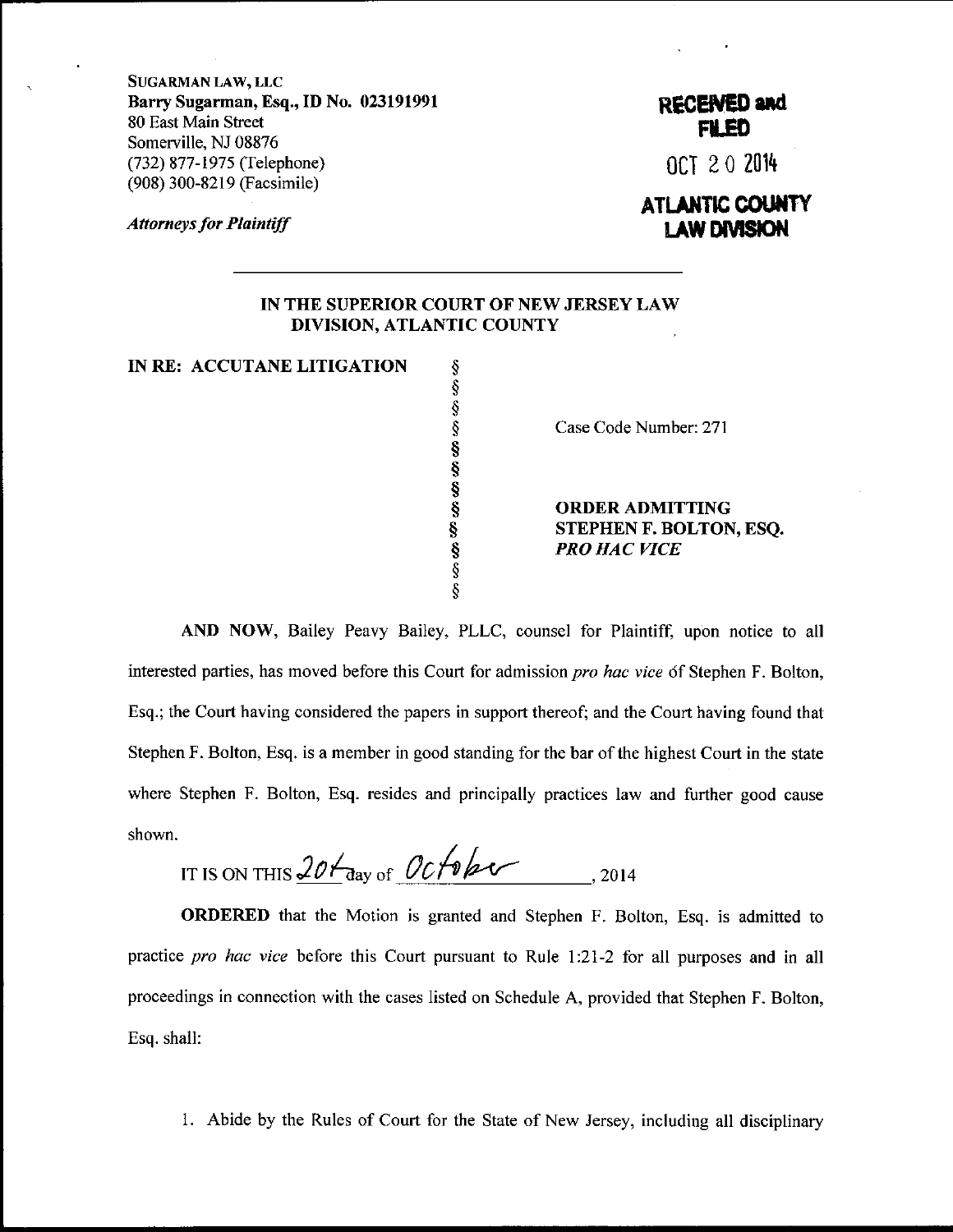rules;

- 2. Consent to the appointment of the Clerk of the Supreme Court as an agent upon whom service of process may be made for all actions his and his firm that may arise out of his participation in this matter;
- 3. Notify the Court immediately of any matter affecting his standing before this Court; and
- 4. Have all pleadings and other papers filed in the Court signed by an attorney-at-law of this Court employed by the firm of Hook & Bolton, PA, who shall be responsible for the conduct of Stephen F. Bolton, Esq.; and it is further

ORDERED that Stephen F. Bolton, Esq. shall make payment of fees as provided in the

New Jersey Rules of Court, Rule 1:28-1(b), 1:28-2 and 1:28B-1(e), within thirty (30) days of the

date of this Order, and it is further

ORDERED that the Clerk of this Court shall forward a copy of this Order to the

Treasurer of the New Jersey Fund for Client Protection; and it is further

ORDERED that copies of this Order shall be served by attorneys for Plaintiff upon all

counsel of record within seven (7) days of receipt thereof.

Mur Clo

Honorable Carol E. Higbee, P.J., Cv.

[ ] Opposed

[ ] Unopposed